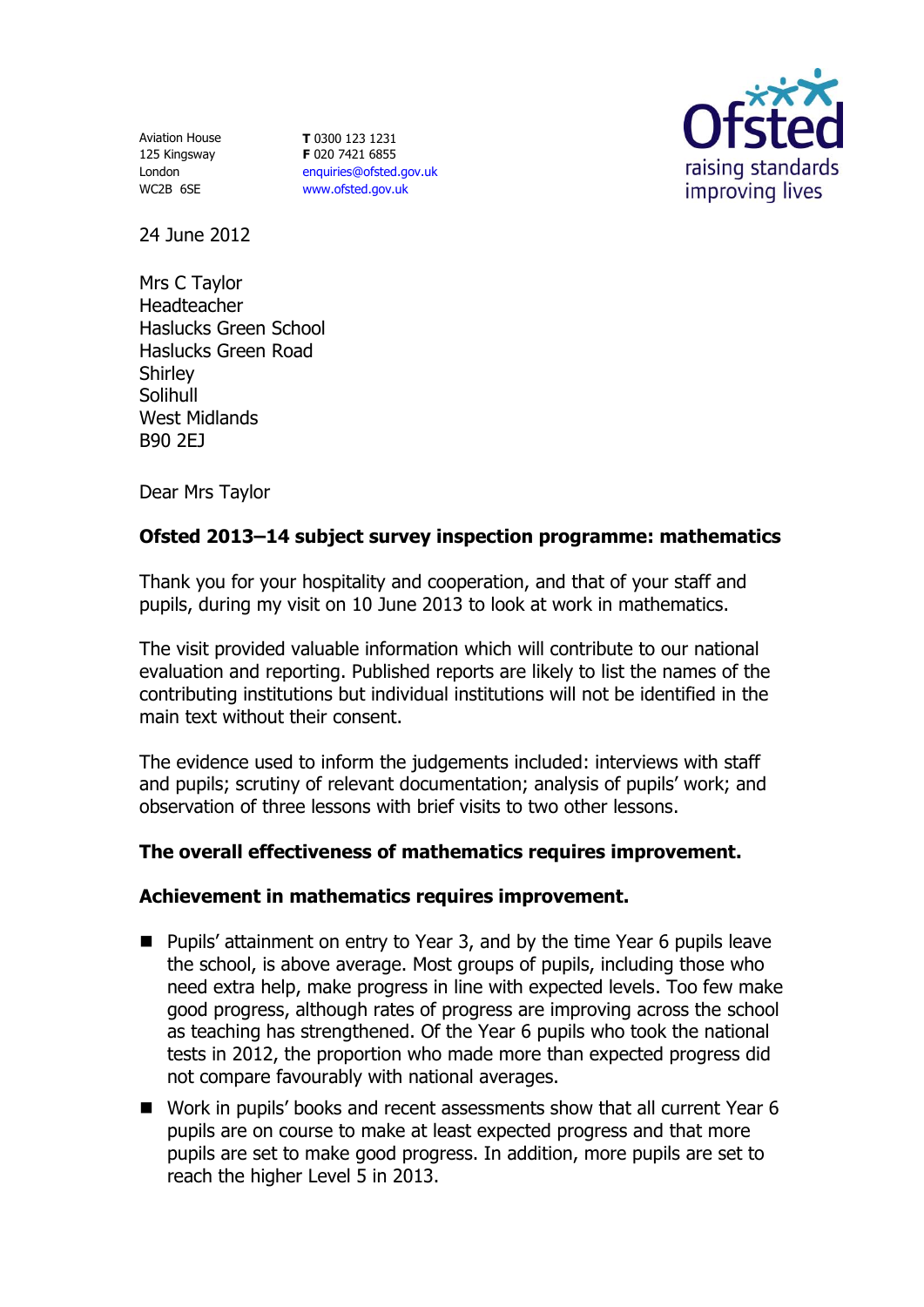- Extra funding in the form of the pupil premium has been used successfully to provide additional teaching time, one-to-one tuition and personalised learning resources. There were not enough pupils known to be eligible for pupil premium support in 2012 to comment on their attainment without identifying them.
- An overwhelming majority of pupils behave well in lessons. They are attentive and take part enthusiastically in the interesting, practical activities that are provided for them. Their positive attitudes make a good contribution to their learning.

### **Teaching in mathematics is good.**

- $\blacksquare$  In contrast with the past, when teaching did not ensure that all pupils made good enough progress, most groups of pupils currently in the school are now making faster progress. In all lessons observed, the work that teachers set for pupils was at just the right level of difficulty to move their learning forward. Occasionally, pupils were not provided with sufficient opportunity to work on their own and find things out for themselves.
- In the most effective lessons, teachers have high expectations of learning and behaviour. Teachers provide activities that are engaging, practical and purposeful and this helps to capture and maintain pupils' interest. In Year 3, pupils rapidly developed their understanding of charts and graphs in deciding which type would best help them analyse the 'runs' scored in the international cricket tournament they were going to visit later in the week.
- Teachers' good subject knowledge, clear explanations and imaginative resources support pupils' understanding of mathematical concepts well. They make good use of 'talk partners' which helps pupils to share their thinking with and clarify their ideas. Teachers observe and listen carefully to pupils and plan activities that tackle their common errors and misconceptions. In Year 3, for example, the teacher elicited from pupils the importance of making sure they start at zero in order to measure accurately.

#### **The curriculum in mathematics requires improvement.**

- Curriculum planning is based on the Primary National Strategy Framework, supplemented by a purchased scheme and a range of other resources. In the sample of Year 3 and 5 pupils' work, an overuse of worksheets has restricted opportunities for pupils to record their work independently. Teachers' planning is informed by assessment information and helps pupils to work towards the next National Curriculum level. A whole-school policy ensures continuity and progression in calculation methods in different year groups.
- Scrutiny of pupils' books, including their 'cross-curricular maths' books, shows the significant work you have done to increase planned opportunities for pupils to use and apply their skills in mathematics when learning about other subjects. Problem solving is an integral part of the mathematics curriculum and involves an element of using and applying new learning in a meaningful context.